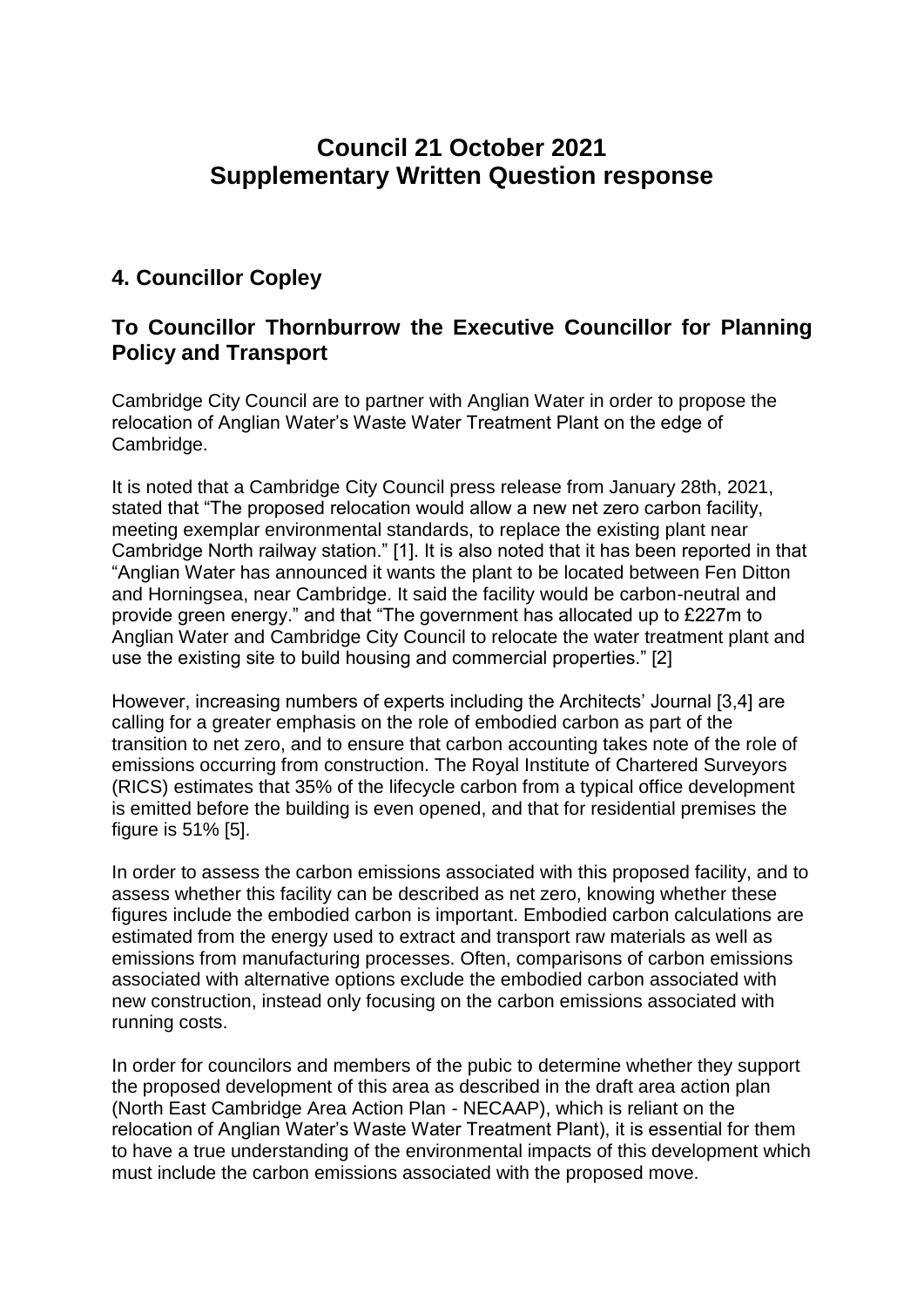Questions therefore are as follows:

Part A) What is the expected lifespan of the current Waste Water Treatment Facilities (assuming current levels of demand stay consistent)?

Part B) What is the estimated total embodied carbon that would be emitted as a result of:

B1) demolition of current Waste Water Treatment Facilities? B2) construction of Waste Water Treatment Facilities on proposed Honey Hill Site and associated additional infrastructure in order to deliver waste water and any other associated necessary infrastructure?

B3) The total of both of the above?

NB If applicable: if a range of construction options are being considered, would an upper and lower range be provided in response to each of the above questions?

Part C) What proportion of the lifetime emissions of the proposed relocated sewage treatment works would be emitted before the facility would be opened, i.e. what proportion of the total emissions (embodied carbon + any carbon emissions associated with the running of the facility) are a result of the embodied carbon?

NB: For any questions for which Cambridge City Council is not able to provide a response, will they resolve to communicate directly with Anglian Water to obtain a response on the grounds that:

- The NECAAP proposed development is dependent on the relocation of the Waste Water Treatment Works

- This environmental costs of any proposal is a critical issue for councilors and residents as they consider whether to support this in the context of the existential threat of the climate emergency and urgent need to reduce carbon emissions and avoid every form of needless waste?

### References:

- 1. [https://www.cambridge.gov.uk/news/2021/01/28/councils-encourage](https://www.cambridge.gov.uk/news/2021/01/28/councils-encourage-communities-to-help-shape-environmentally-friendly-waste-water-treatment-plant)[communities-to-help-shape-environmentally-friendly-waste-water-treatment](https://www.cambridge.gov.uk/news/2021/01/28/councils-encourage-communities-to-help-shape-environmentally-friendly-waste-water-treatment-plant)[plant](https://www.cambridge.gov.uk/news/2021/01/28/councils-encourage-communities-to-help-shape-environmentally-friendly-waste-water-treatment-plant)
- 2. <https://www.bbc.co.uk/news/uk-england-cambridgeshire-55833833>
- 3. <https://www.architectsjournal.co.uk/news/retrofirst>
- 4. [https://www.architectsjournal.co.uk/news/retrofirst-parliamentary-inquiry-into](https://www.architectsjournal.co.uk/news/retrofirst-parliamentary-inquiry-into-whole-life-carbon-launched)[whole-life-carbon-launched](https://www.architectsjournal.co.uk/news/retrofirst-parliamentary-inquiry-into-whole-life-carbon-launched)
- 5. <https://www.bbc.co.uk/news/business-53642581>

### Response:

The North East Cambridge Area Action Plan (NECAAP) is predicated on the relocation of the Waste Water Treatment Plant (WWTP) having *taken* place. Waste provision is the responsibility of the County Council as Minerals and Waste Authority, however, the WWTP relocation project is being taken forward, led by Anglian Water, under the Development Control Order process, which is subject to its own environmental assessment process. The WWTP relocation project process is therefore a separate process to the NECAAP being prepared by the City Council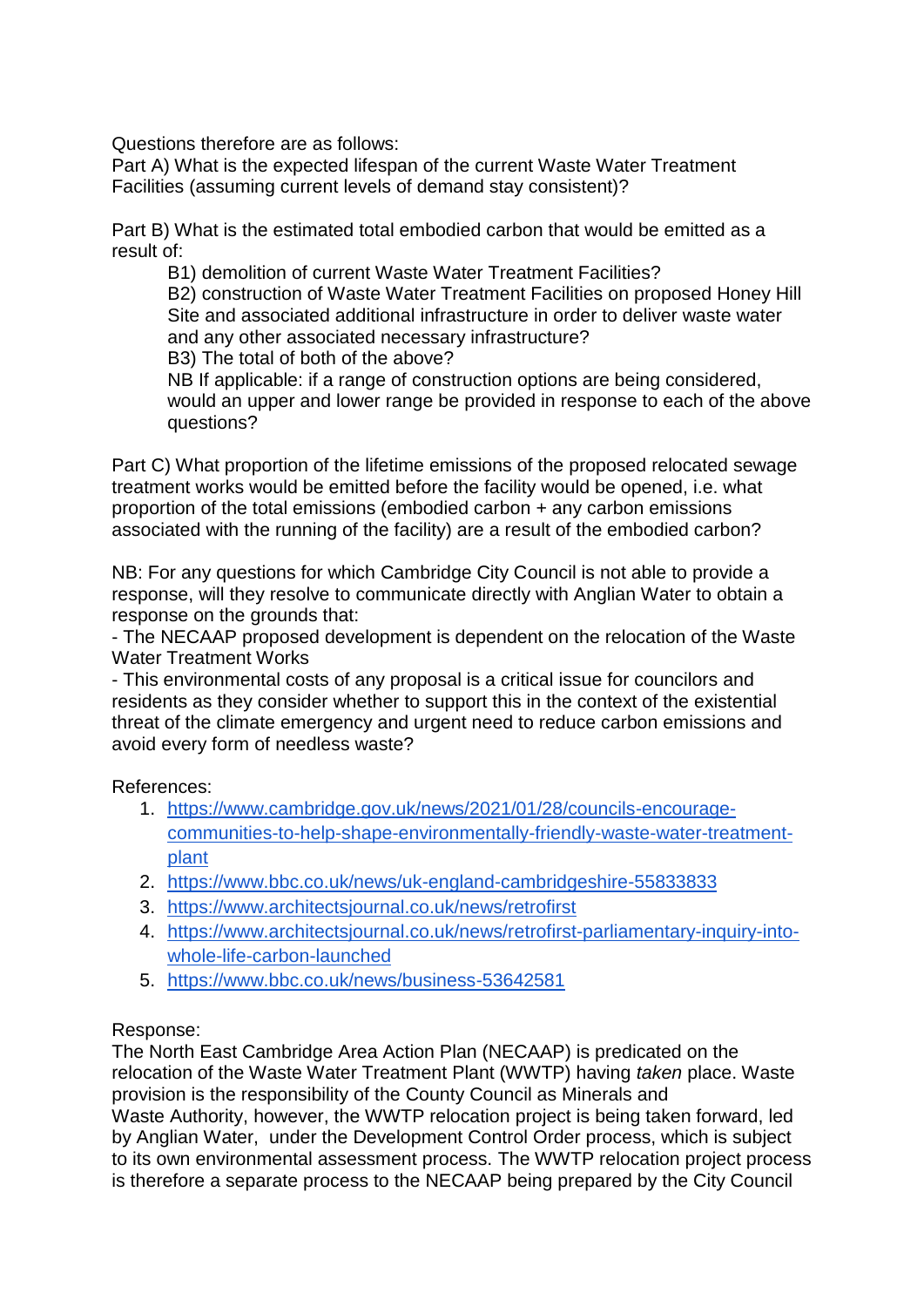and South Cambridgeshire District Council as the local planning authorities. If the relocation does not take place the proposals contained in the draft AAP would not be able to be taken forward.

The AAP will consider the sustainability impacts of development proposed within the plans and as part of the Sustainability Appraisal supporting the AAP, the impacts of the Council's plan in combination with other plans and projects, including those prepared by other organisations, will be assessed.

The question asked is therefore a matter for AW to respond to. However, to assist Members, the question has been asked of AW who have provided the following response:

In regard to the relocation project itself, the need for the project was acknowledged in the Secretary of State's s.35 decision dated 18 January 2021 which identified that the project will provide a key contribution to the development of Cambridge, particularly to the North East of the city, and to the investment in waste water infrastructure, and provide waste water services to a proposed development at Waterbeach New Town.

The project is currently in design development and as such no specific carbon figures have been published. However, Anglian Water's commitment is to achieve an operationally net-zero plant through the implementation of technologies which minimise process emissions and the use of renewable energy. Details of the relocation project and its emerging design have been made public for consultation here [\(https://cwwtpr.com/document-library\)](https://protect-eu.mimecast.com/s/YtSPCJ8GSKP0qMuVcE8R?domain=cwwtpr.com) – see specifically the Phase Two Consultation information.

The new plant will comply with commitments made within the Net Zero 2030 Routemap published by Water UK for which Anglian Water, as a leader within the water industry, is a signatory.

It will not be possible to build the new plant and decommission the current one with no embodied (or embedded) carbon impact. However, Anglian Water's commitment is that against a theoretical 2010 baseline build, we will achieve a 70% reduction in embodied carbon at the new facility – i.e. we plan to build, decommission and reuse/recycle materials in the most environmentally friendly way, prioritising carbon reductions.

Further details regarding Anglian Water's net zero carbon plans for the relocation project and assessment of the carbon impact will be made available as the design of the proposed development is progressed, during the statutory Phase Three Consultation, currently scheduled for spring 2022, when a greater level of design detail will be shared for public consultation, and in the subsequent full DCO application submission. We anticipate this important area being a key area of focus and scrutiny during the Development Consent Order planning examination for the project from late 2022*.* 

The assessment of carbon associated with the preparation of the Core site for development, the associated demolition of the structures at Milton site, and any